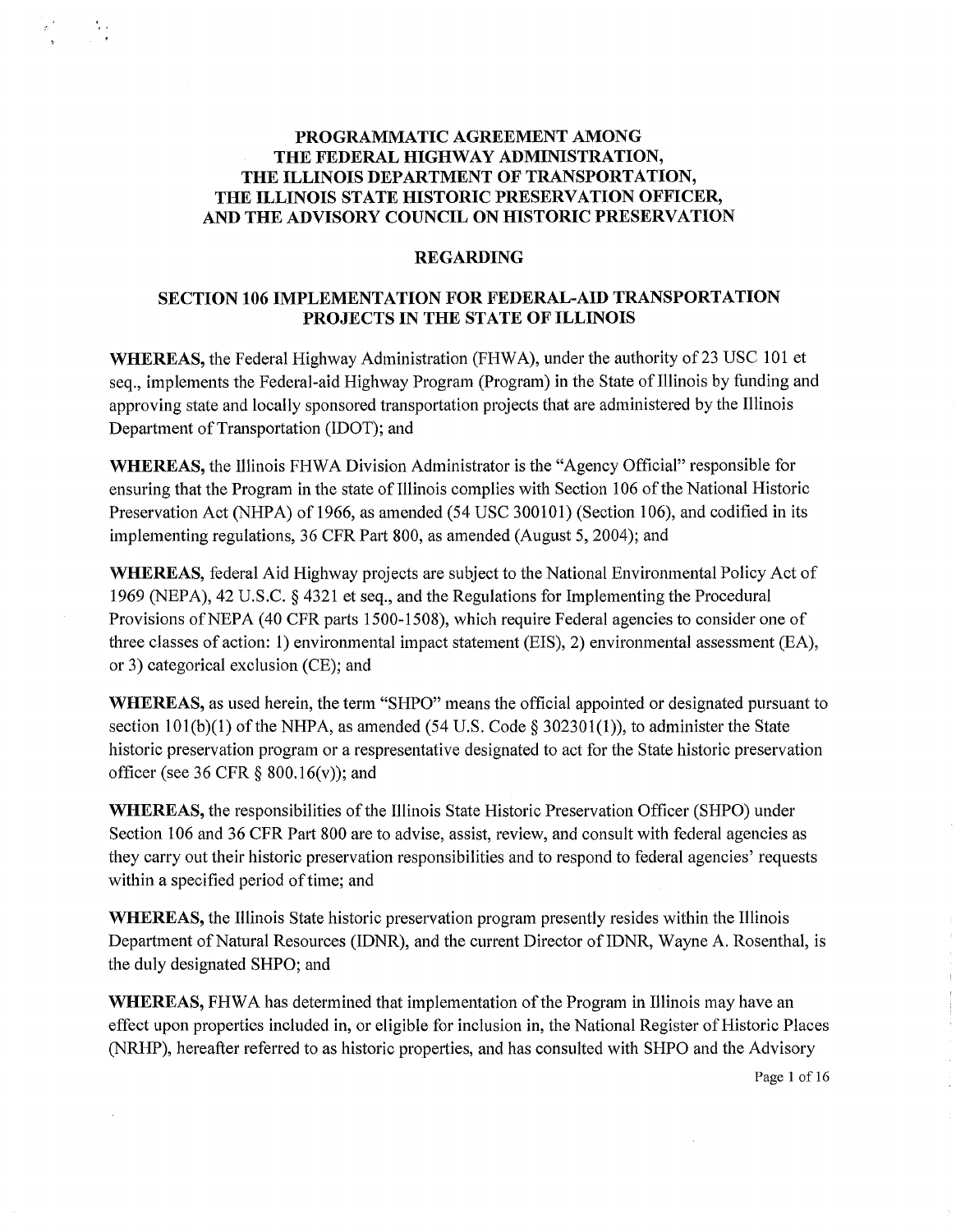Council on Historic Preservation (ACHP) pursuant to 36 CPR 800.14(b) concerning this Programmatic Agreement (Agreement); and

**WHEREAS,** PHW A, SHPO, and IDOT cooperate in meaningful, long-term planning for the protection of historic properties and desire to ( 1) devote time and energy to identifying transportationrelated concerns potentially affecting historic properties; (2) create innovative programs to address those concerns; and (3) develop a comprehensive and efficient Section 106 process that simplifies procedural requirements; and

**WHEREAS,** 36 CPR Part 800 encourages federal agencies to fulfill their obligations efficiently under Section 106 through the development and implementation of cooperative programmatic agreements; and

**WHEREAS,** in the spirit of stewardship, PHW A and IDOT are committed to designing transportation projects to 1) avoid, minimize, and mitigate adverse effects to historic properties, 2) utilize IDOT's "Context-Sensitive Solutions" approach, and 3) balance transportation needs with other needs of Illinois' communities; and

**WHEREAS,** PHW A has notified the public, federal and state agencies, Certified Local Governments (CLGs), and federally recognized Indian Tribes (Tribes) with an interest in Illinois lands about this Agreement, has requested their comments, and has taken any comments received into account; and

**WHEREAS,** FHWA retains the government-to-government responsibility to consult with federally recognized Tribes, and will follow the stipulations contained in the Memorandum of Understanding Regarding Tribal Consultation Requirements for the Illinois Transportation Program, as amended (Tribal MOU) which shall remain in effect, and is attached to this Agreement ; and

**WHEREAS,** pursuant to the consultation conducted under 36 CFR 800.14(b), the signatories have developed this Agreement in order to establish an efficient and effective program alternative for taking into account the effects of the Program on historic properties in Illinois and for affording ACHP a reasonable opportunity to comment on undertakings covered by this Agreement; and

**WHEREAS,** ACHP has approved an exemption on March 10, 2005 that relieves federal agencies from the requirement of taking into account the effects of their undertakings on the Interstate Highway System, with the only exception in Illinois being the Interstate 74 Iowa-Illinois Memorial Bridge connecting Bettendorf, Iowa, with Moline, Illinois; and

**WHEREAS,** IDOT will apply ACHP's November 16, 2012 "Program Comment Issued for Streamlining Section 106 Review for Actions Affecting Post-1945 Concrete and Steel Bridges" that eliminates historic review requirements under Section 106 of the NHPA for the repair or replacement of common types of post-1945 concrete and steel bridges; and

**WHEREAS,** PHW A and IDOT will align their compliance with Section 106 to the fullest extent possible in coordination with their policies and procedures under the National Environmental Policy Page 2 of 16

 $\ddot{\phantom{a}}$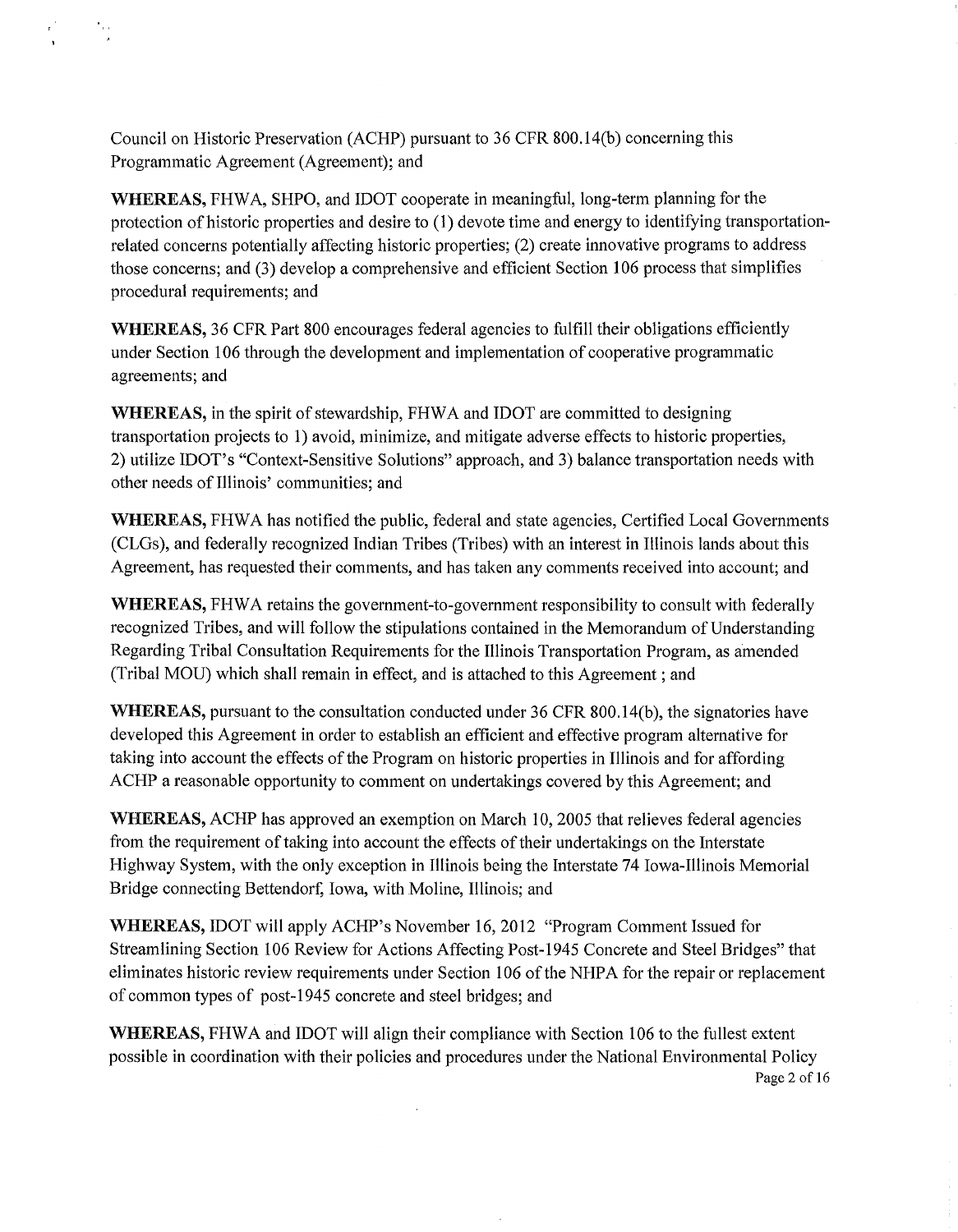Act (NEPA) and Section 4(f) of the Department of Transportation Act of 1966, pursuant to Section 1301 of the Fixing America's Surface Transportation (FAST) Act.; and

**WHEREAS,** IDOT has participated in consultation and has been invited to be a signatory to this Agreement; and

**WHEREAS,** IDOT primarily utilizes the services of the Illinois State Archaeological Survey (ISAS) through an intergovernmental agreement with the Prairie Research Institute at the University of Illinois, to gather information, analyze data, prepare documentation, make eligibility recommendations, and complete mitigation requirements; and

**WHEREAS,** IDOT publishes and maintains a manual that establishes uniform policies and procedures for the location, design, and environmental evaluation of highway construction projects (the IDOT Manual); and

**WHEREAS,** the IDOT Manual describes the public involvement guidelines for involving the public in the project development process and the procedures followed to comply with Section 106; and

**WHEREAS,** this Agreement shall supersede the Programmatic Agreement among FHW A, IDOT, ACHP, and SHPO "Regarding the Implementation of Delegation of Authority for Minor Projects of the Federal-aid Highway Program in the State of Illinois", executed on September 21, 2010;

**NOW, THEREFORE,** FHW A, ACHP, SHPO, and IDOT agree that the Program in Illinois shall be carried out in accordance with the following stipulations in order to take into account the effects of the Program on historic properties in Illinois, and that these stipulations shall govern compliance of the Program with Section 106 until this Agreement expires or is terminated.

# **STIPULATIONS**

The FHW A, with the assistance of IDOT, and SHPO shall ensure that the following stipulations are carried out.

# **I. Purpose and applicability**

This Agreement sets forth the process by which FHWA, with the assistance of IDOT, will meet its responsibilities pursuant to Sections 106 and 110 of the NHPA for FHWA undertakings implemented by IDOT. This Agreement establishes the basis for considering the effects of FHWA undertakings on historic properties and establishes alternative procedures to implement Section 106 for the review of such undertakings by FHWA, SHPO, and ACHP.

Page 3 of 16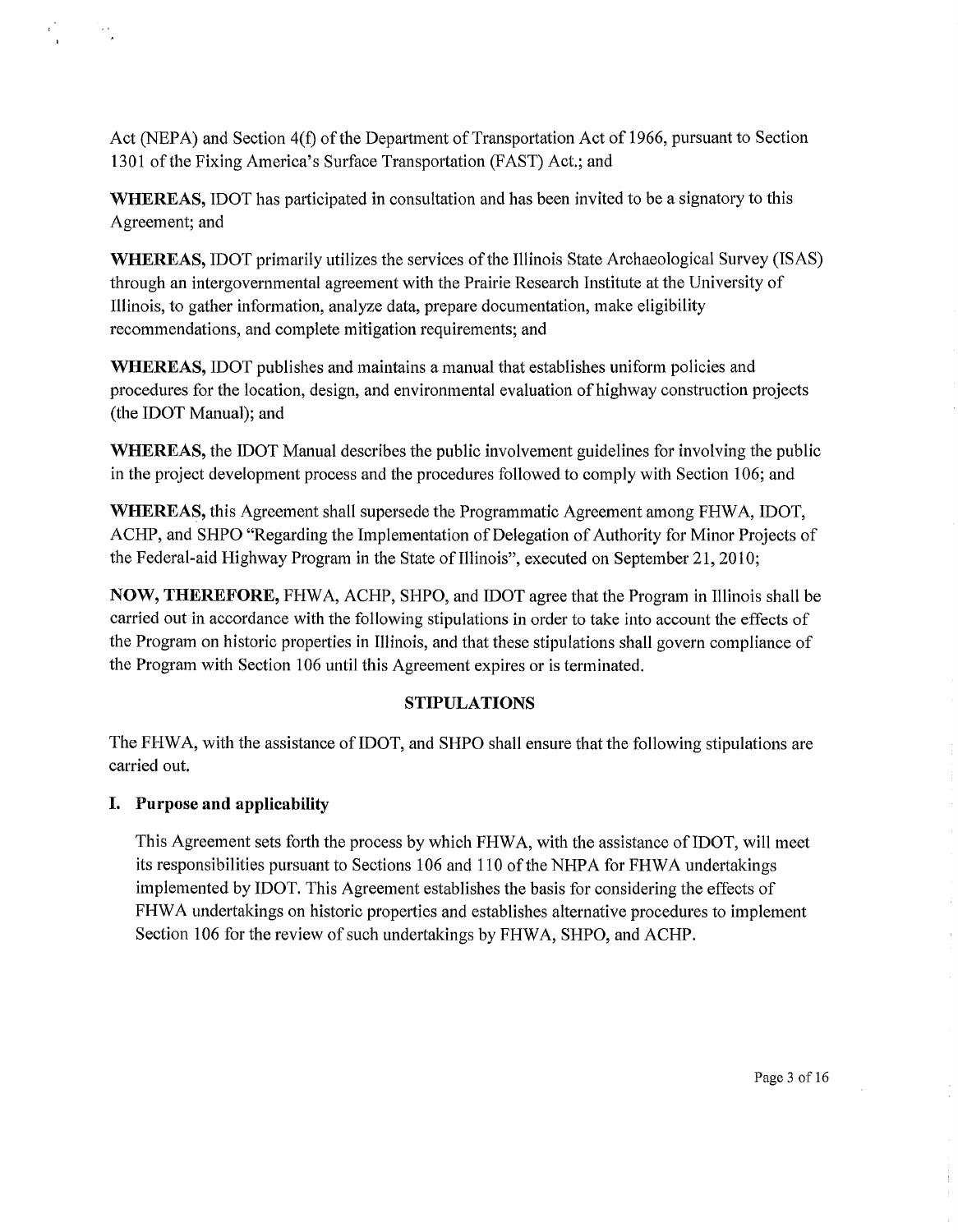## II. **Responsibilities ofFHWA, IDOT, and SHPO**

### A. FHWA

- 1. The FHW A, as the Agency Official, will ensure that IDOT carries out the requirements of this Agreement, in compliance with its responsibilities under the NHP A.
- 2. The FHWA remains responsible for ensuring that the terms of this Agreement are carried out and for all findings and determinations made pursuant to this Agreement by IDOT under the authority of FHWA, consistent with the requirements of 36 CFR 800.2(a) and 800.2(c)(4).
- 3. The FHWA may intervene at any point in the Section 106 process, request documentation of any undertaking carried out under the authority of this Agreement, and may participate directly in any undertaking at its discretion.

## B. IDOT

- 1. The IDOT agrees that the Cultural Resources Unit Chief shall meet the Secretary of Interior's Professional Qualification standards (36 CFR Part 61) and shall have the primary responsibility for ensuring that IDOT complies with this Agreement.
- 2. The IDOT will ensure that their District staff who conduct initial assessments of undertakings (Trained Staff) will receive training on the Section 106 process and on the implementation of this Agreement. The FHWA and IDOT will develop the training in cooperation with SHPO and ACHP.
- 3. The IDOT will ensure that historic property identification and effect determinations conducted under this Agreement are carried out by IDOT staff and/or consultants that meet the qualifications set forth in the Secretary of the Interior's Professional Qualifications Standards (Qualified Staff).
- 4. The IDOT is authorized by FHW A to independently perform the work and consultation described in 36 CFR 800.3 through 800.6, except where noted in **"Stipulation VI-Review process for undertakings that may affect historic properties."**
- 5. Consistent with 36 CFR 800.2(a)(3), IDOT may use consultants who meet the Secretary of Interior's qualifications to gather information, analyze data, and prepare documentation. The FHWA and IDOT remain responsible for all consultation, findings, and determinations made under this Agreement.
- 6. The IDOT Manual shall be updated to detail the process for implementing this Agreement within one year of its execution. The IDOT will work with FHWA on the draft revisions to the Manual implementing the provisions of this Agreement. Once FHWA and IDOT

Page 4 of 16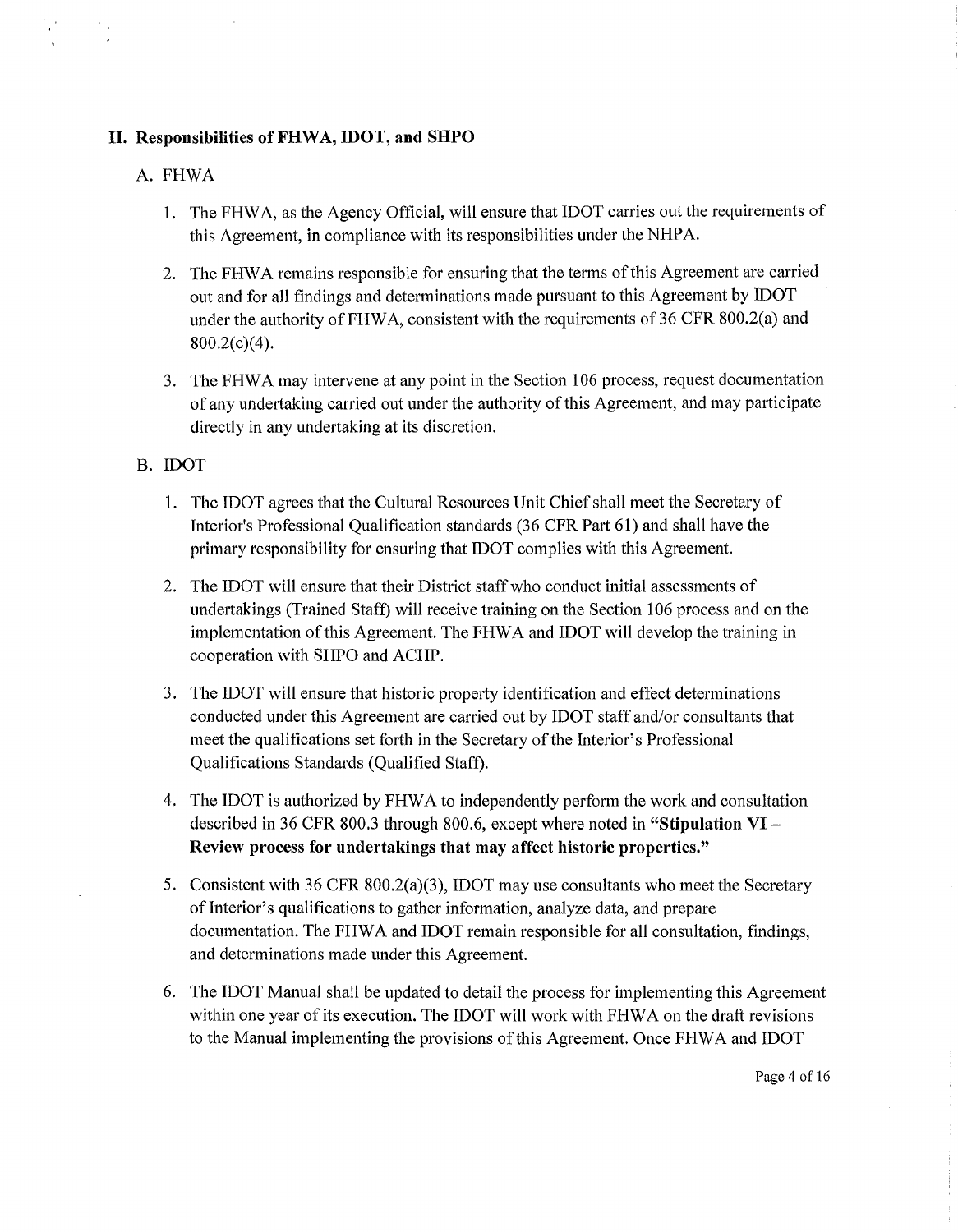agree upon the draft revisions, the draft will be provided to SHPO for a 30-day review and comment opportunity.

## C. SHPO

- 1. The SHPO is responsible for responding to FHW A and IDOT requests according to the terms of this Agreement.
- 2. The SHPO will participate in site visits and meetings to discuss large or complex undertakings upon request by IDOT or FHWA, as staff time and resources permit.
- 3. The SHPO will continue to share information related to the identification, evaluation, management, and treatment of Illinois cultural resources. The SHPO shall integrate archeological survey data into the Illinois State Archaeological Survey Cultural Resources Management Archives (CRMA), the State Museum Illinois Inventory of Archaeological and Paleontological Sites (HAPS), and SHPO shall integrate newly designated historic properties into the Historic and Architectural Resources Geographic Information System (HARGIS).
- 4. The SHPO may assist FHW A and IDOT in training staff in the implementation of this Agreement.

# III. **Consultation with Tribes**

The FHW A retains the responsibility for government-to-government consultation with federally recognized Tribes that have expressed an interest in Illinois lands. FHW A shall take the lead in identifying Tribes and establishing consultation with Tribes consistent with the requirements of 36 CFR 800.2(c)(2) and 36 CFR 800.3(c)-(f). Tribes that might attach religious and cultural significance to historic properties in the Area of Potential Effects (APE) for an undertaking shall be invited by FHWA to be consulting parties. To allow adequate time for consideration of Tribes' concerns or comments, the FHW A will ensure that opportunities for consultation with Tribes are initiated early and provided throughout the development of the undertaking. FHWA may ask IDOT to assist in consultation if an individual Tribe agrees.

The IDOT may provide notification of undertakings and participate in consultation with Tribes in accordance with the Tribal MOU. If a Tribe requests notification and consultation procedures other than those in the Tribal MOU, FHW A and IDOT will consult with the Tribe to develop potential alternative procedures.

### **IV. Applicability to other federal agencies**

Any federal agency may recognize FHWA as the lead federal agency for any undertaking covered by this Agreement and may adopt findings made pursuant to this Agreement, provided the federal

Page 5 of 16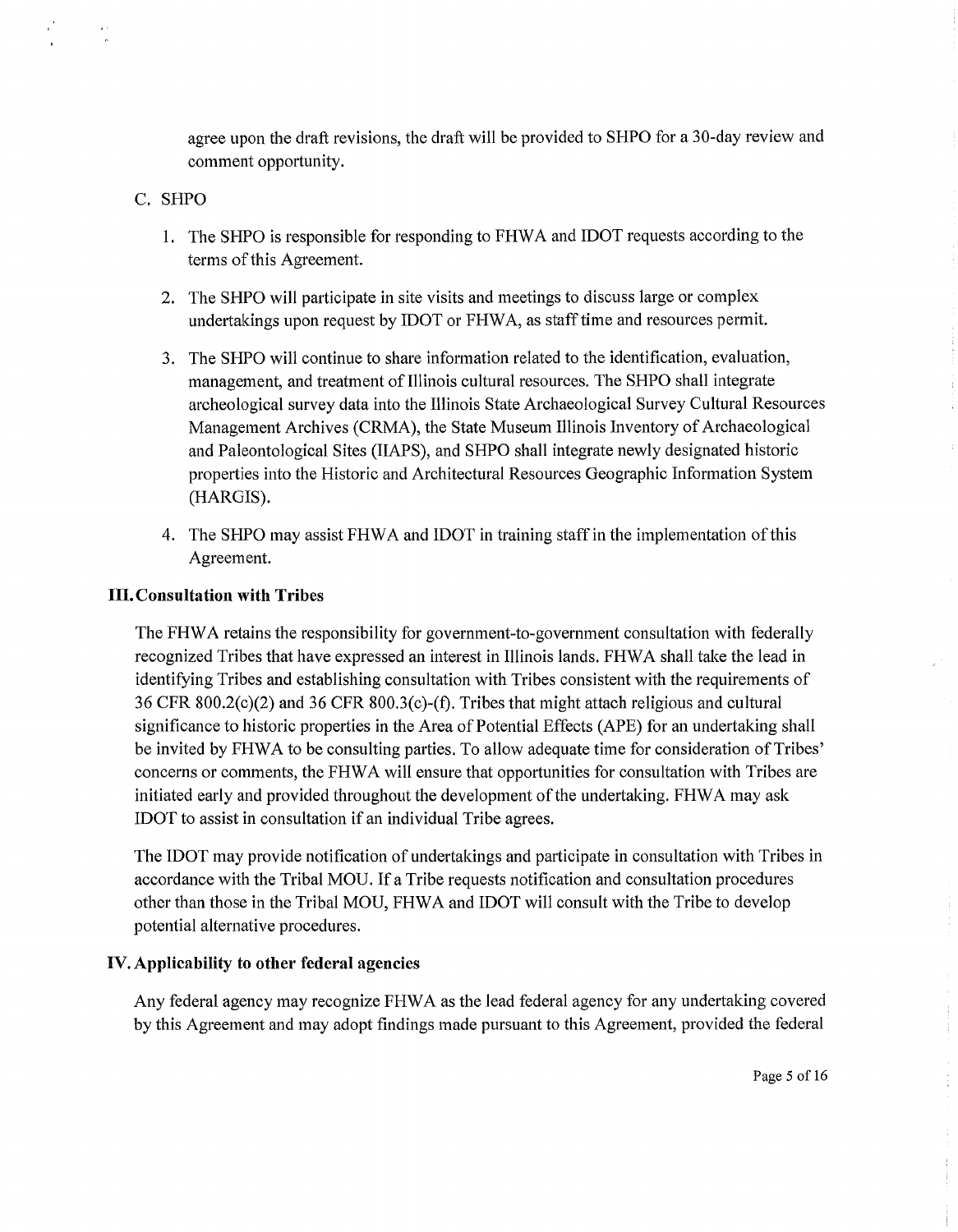agency's undertaking does not have the potential to cause effects to historic properties beyond those considered in FHWA undertaking.

## **V. Review process for undertakings unlikely to affect historic properties**

- A. **"Appendix A Exempt Activities"** lists activities that have no potential to affect historic properties, whether or not there may be historic properties in the area of the undertaking. The IDOT Trained Staff will evaluate an undertaking to determine if it is limited to the activities listed in **"Appendix A- Exempt Activities."** If the undertaking is limited to these activities, then IDOT Trained Staff will document in the file that the undertaking does not require further obligation under Section 106, pursuant to 36 CFR 800.3(a).
- B. If an undertaking is not limited to activities in **"Appendix A Exempt Activities,"** then IDOT Trained Staff will determine if the undertaking involves any of the following criteria:
	- 1. new right-of-way,
	- 2. new temporary or permanent easement,
	- 3. in-stream work,
	- 4. a bridge or culvert 40 years or older,
	- 5. standing structures visible from the area of the undertaking that are greater than 40 years old,
	- 6. previously undisturbed soil (includes land that has agricultural use), or
	- 7. public controversy related to any historic property.

If none of these criteria applies, then IDOT Trained Staff will document in the file that the undertaking is unlikely to affect historic properties and that Section 106 has been completed. No additional review or consultation by the SHPO is required.

If any of these criteria do apply, then IDOT Trained Staff will coordinate with the IDOT Qualified Staff, and IDOT will initiate the review process for undertakings that may affect historic properties.

# **VI. Review process for undertakings that may affect historic properties**

- A. Initiate consultation
	- 1. The IDOT will determine the Area of Potential Effects (APE). If the undertaking is either an EA or an EIS, then IDOT will consult with SHPO on the determination of the APE. When IDOT consults with SHPO on the APE, SHPO will have 30 days to respond. If

Page 6 of 16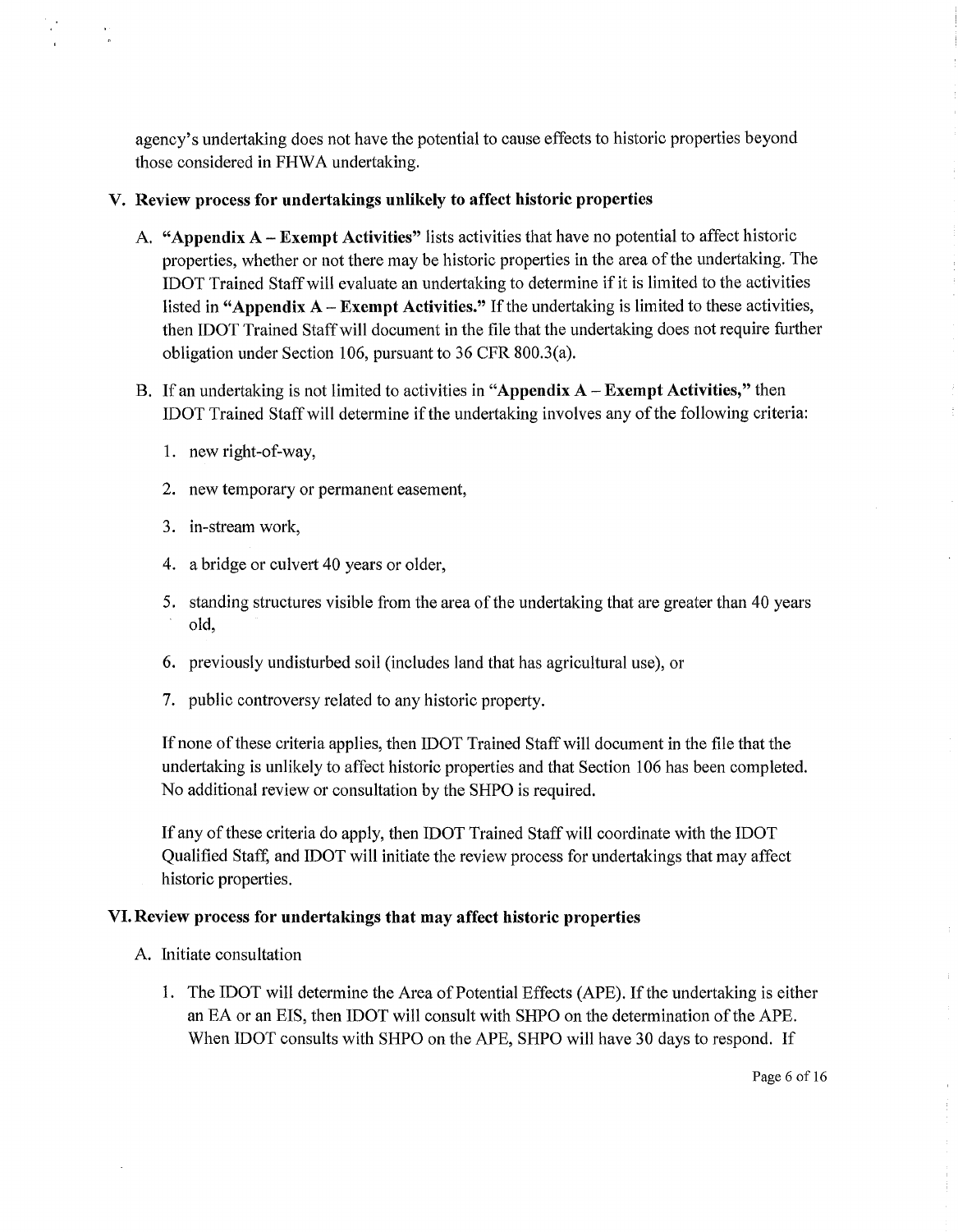SHPO does not respond within that time period, FHW A and IDOT may proceed to the next step.

- 2. The IDOT in consultation with FHWA, and SHPO as appropriate, will identify consulting parties (36 CFR 800.2(c) and 800.3(b)(c)(e) and (f)).
- 3. In accordance with the Tribal MOU, Tribes and the SHPO will be notified of the undertaking through the Project Notification System (PNS) when IDOT Qualified Staff determines that an archaeological field survey is required. The FHW A will conduct government-to-government consultation with Tribes upon their request, in accordance with the Tribal MOU.
- 4. The IDOT will follow the IDOT Manual to solicit public participation early in project development consistent with 36 CFR 800.2(d). The IDOT's consultation with consulting parties and the public will be appropriate to the scale and the scope of the undertaking.
- B. Identify historic properties
	- 1. The IDOT Qualified Staff shall determine the scope of identification efforts within the APE, consistent with 36 CFR 800.4. The IDOT Qualified Staff will determine if the undertaking requires an archaeological or architectural field survey by applying his/her professional judgment based on a review of appropriate databases. For archaeological resources, the databases include, but are not limited to, HAPS, soils maps, and aerial photographs. For architectural resources, the databases include, but are not limited to, HARGIS, NRHP databases, local landmark listings, and local government databases, in addition to photo logs.
	- 2. The IDOT may use a phased process to conduct identification and evaluation efforts consistent with 36 CFR 800.4(b)(2) where alternatives under consideration consist of corridors or large land areas, or where access to properties is restricted.
	- 3. The IDOT will involve consulting parties, the public, and Tribes in identification of historic properties, as appropriate (36 CFR 800.2(c) and 800.4(a)(3)). Consulting parties and the public will be offered opportunities through IDOT's public involvement process to participate in the identification of historic properties. Individuals and organizations not already so designated may become consulting parties upon request. The Tribes are provided opportunities to participate in the identification of historic properties through the procedures described in the Tribal MOU and may participate in consultation at any time during the process.
	- 4. If IDOT Qualified Staff have determined that there are no historic properties present, then IDOT Qualified Staff will document in the file a finding of "no historic properties affected" pursuant to 36 CFR 800.1 l(d). The SHPO case-by-case review and concurrence

Page 7 of 16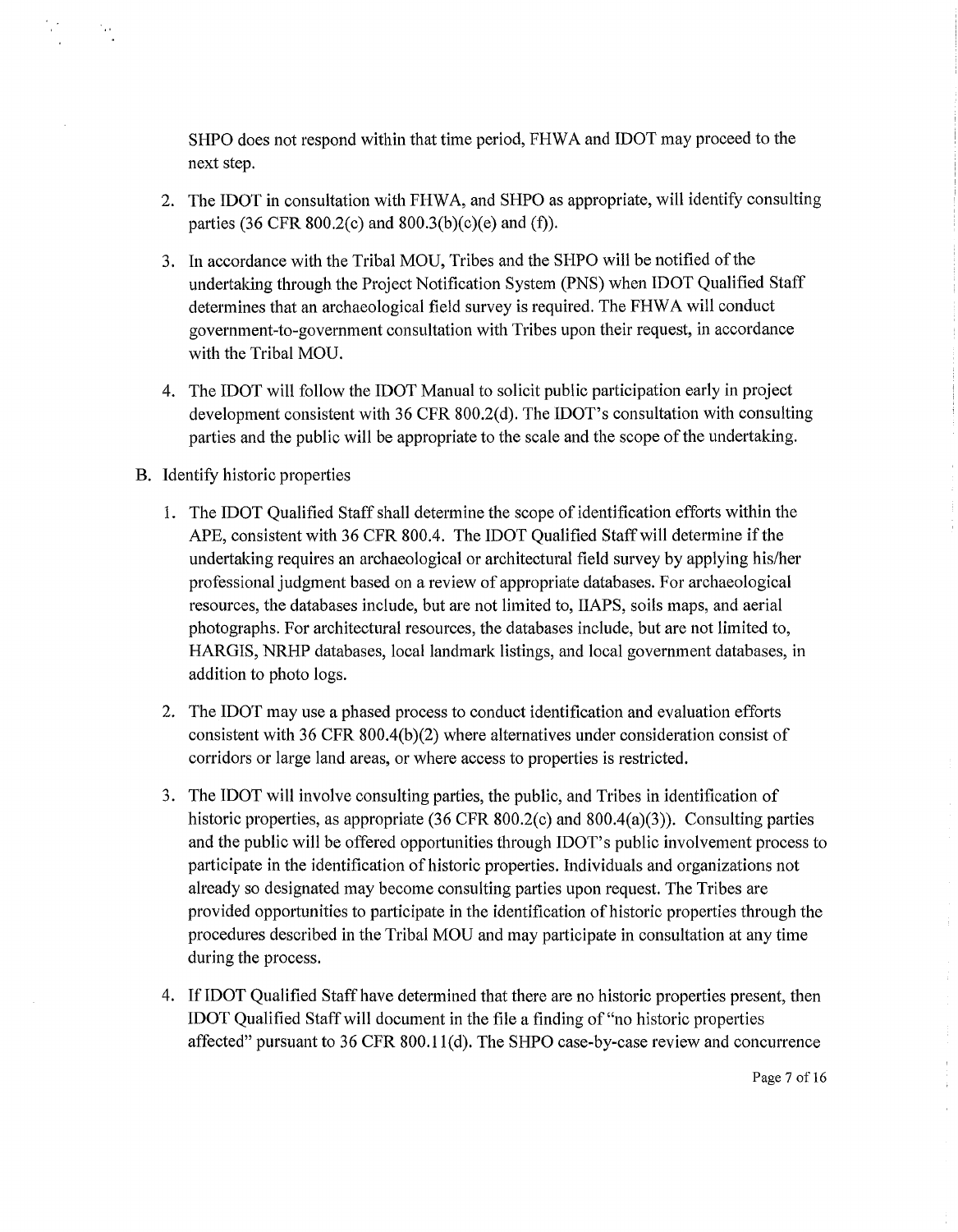with these findings of "no historic properties affected" is not required. The Section 106 process is concluded upon the IDOT Qualified Staff documenting the "no historic properties affected" finding.

- 5. If IDOT Qualified Staff have determined that historic properties are present, then IDOT will submit documentation of eligibility to SHPO for review. The documentation will identify historic properties, including those archaeological properties that are important chiefly because of what can be learned by data recovery and have minimal value for preservation in place. If SHPO does not respond within 30 days, IDOT may assume that SHPO has no objection and IDOT may proceed to the next step of the process.
- C. Assess effects to historic properties
	- 1. No historic properties affected

When historic properties have been identified, FHW A and IDOT will make efforts to avoid and minimize effects to those properties. If effects can be avoided, then IDOT Qualified Staff will document in the file a finding of "no historic properties affected" pursuant to 36 CFR 800.l l(d). The SHPO case-by-case review and concurrence with these findings of "no historic properties affected" is not required. The Section 106 process is concluded upon the IDOT Qualified Staff documenting the "no historic properties affected" finding.

- 2. Historic properties affected
	- a) Consulting parties and the public will be offered opportunities through IDOT's public involvement process to provide their views on effects to historic properties. Participating Tribes are provided opportunities to provide their views on effects to historic properties through the procedures described in the Tribal MOU.
	- b) The IDOT Qualified Staff shall apply the criteria of adverse effect  $(36 \text{ CFR } 800.5(a))$ , shall consider views provided by consulting parties, the public, and participating Tribes, and shall document either a finding of "no adverse effect" or "adverse effect."
		- (1) Finding of no adverse effect
			- i. The IDOT will prepare the "no adverse effect" documentation which will include:
				- information required by  $36$  CFR  $800.11(e)$ ,
				- a list of all historic properties identified within the APE,
				- the finding of effect to each of those properties, and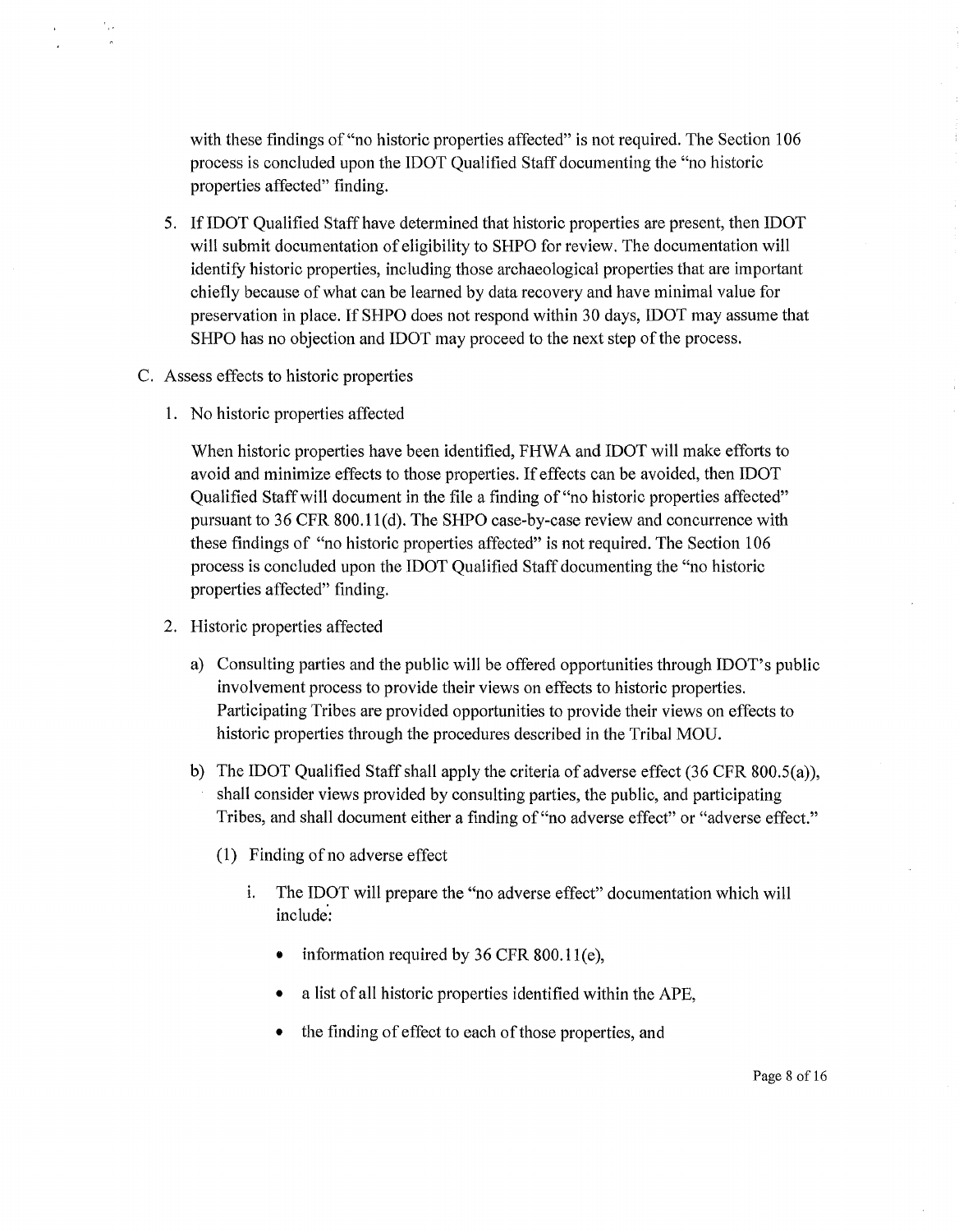- measures to be incorporated into the design to ensure adherence to the Secretary's Standards for the Treatment of Historic Properties (36 CPR part 68).
- ii. The IDOT will submit the finding of "no adverse effect" documentation to SHPO for a 30-day review. If the SHPO does not respond within 30 days, IDOT may assume that the SHPO has no objection and IDOT may proceed with the undertaking.
- (2) Finding of adverse effect
	- i. The IDOT will prepare the "adverse effect" documentation which will include:
		- information required by 36 CFR  $800.11(e)$ ,
		- a list of all historic properties identified within the APE,
		- the finding of effect to each of those properties, and
		- when applicable, measures to be incorporated into the design to ensure adherence to the Secretary's Standards for the Treatment of Historic Properties (36 CPR part 68), or other conditions to minimize harm.
	- ii. The IDOT will notify ACHP of the adverse effect and will copy FHWA and the SHPO on the submittal.
- D. Resolve adverse effect to historic properties
	- 1. The FHW A and IDOT will consult with the SHPO, participating Tribes, and other consulting parties as appropriate, and follow the requirements of 36 CPR 800.6 to resolve the adverse effect.
	- 2. If IDOT Qualified Staff determines that an undertaking may adversely affect a National Historic Landmark, IDOT, in coordination with FHW A, shall request ACHP and the Secretary of the Interior to participate in consultation to resolve adverse effects, as outlined in 36 CPR 800.10.
	- 3. If an undertaking has an adverse effect on only Euro-American Tradition archaeological habitation sites, FHWA and IDOT may follow the Illinois Programmatic Agreement for the Mitigation of Adverse Effects to Euro-American Tradition Archaeological Sites, and the Section 106 process is concluded. A memorandum of agreement is not required so long as all effects are limited to Euro-American Tradition archeological habitation sites.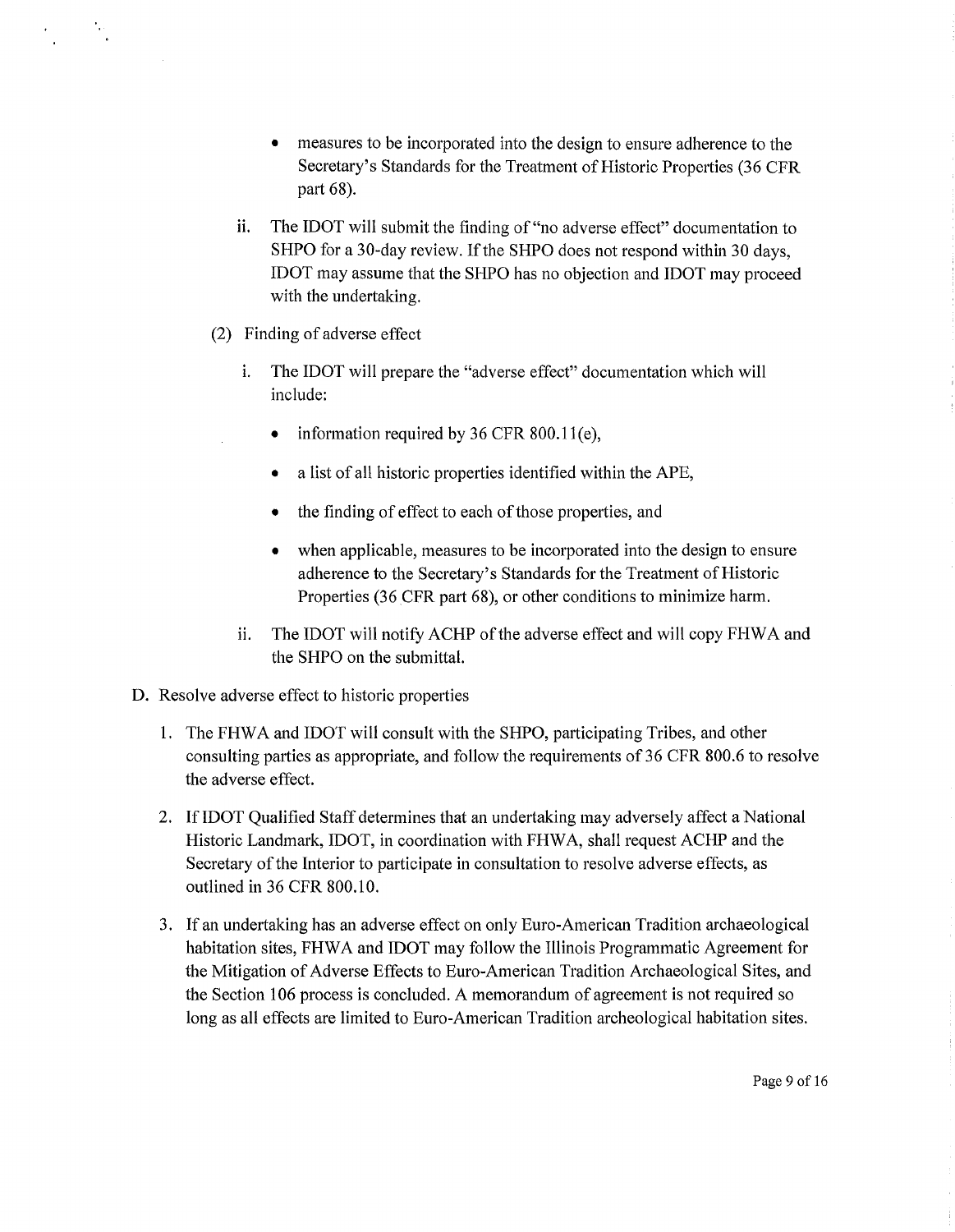- 4. The IDOT may, with the concurrence of SHPO and ACHP (if participating) develop an undertaking-specific "treatment plan" that describes how adverse effects will be resolved for the undertaking. The treatment plan will be coordinated with consulting parties, the public, the participating Tribes, and SHPO. If SHPO and ACHP (if participating) concur in writing with the treatment plan, then the Section 106 process is concluded and the preparation of a memorandum of agreement is not required. The IDOT will file the treatment plan with ACHP.
- 5. When appropriate, IDOT will prepare a memorandum of agreement or programmatic agreement that stipulates the mitigation measures agreed upon by IDOT, FHW A, SHPO, and ACHP (if participating). The IDOT will file the executed agreement with ACHP, which concludes the Section 106 process. The IDOT will ensure the undertaking will be implemented in accordance with the agreement.
- 6. If there is a failure to resolve adverse effects or FHWA is unable to execute an agreement pursuant to 36 CFR 800.6(c), FHWA will request ACHP comment in accordance with 36 CFR 800.7.

## **VII. Standard treatment plans**

 $\mathbf{r}_i$  .

The IDOT, in consultation with SHPO and FHW A, may develop standard treatment plans to address adverse effects for specific types of historic properties, such as archaeological habitation sites and historic buildings. For archaeological habitation sites, FHWA and IDOT will consult with the Tribes in the development of the treatment plan. A standard treatment plan may be added to this Agreement provided that IDOT, FHW A, and SHPO agree in writing with the standard treatment plan, the plan is appended to this Agreement, and all the signatories are notified.

When IDOT applies an approved standard treatment plan to an undertaking, the Section 106 process is concluded.

# VIII. **IDOT** reporting to SHPO and FHWA

Every two months, IDOT shall provide to SHPO and FHWA a list of undertakings that have received a finding of "no historic properties affected," for which the Section 106 process has been concluded.

The list shall include the following information for each undertaking:

- The IDOT Sequence Number
- The IDOT District number
- County and municipality
- Location of undertaking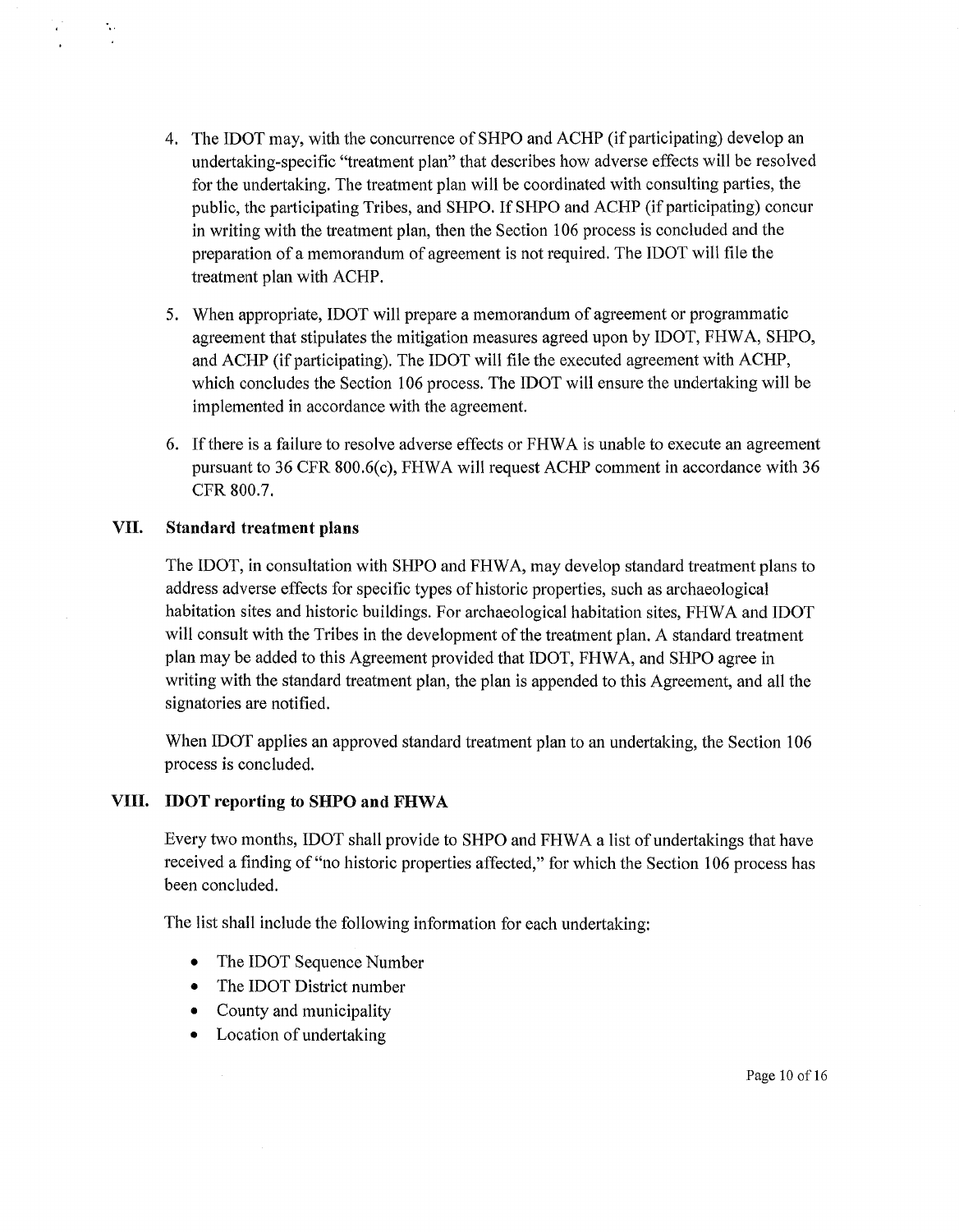- Description of undertaking
- Identified historic properties

The IDOT will also provide to the SHPO the documentation supporting the findings.

| If Section 106 is completed<br>between: | Then documentation will be<br>submitted no later than: |  |
|-----------------------------------------|--------------------------------------------------------|--|
| Jul $1 - Aug\ 31$                       | Sept 30                                                |  |
| Sept $1 - \text{Oct } 31$               | Nov 30                                                 |  |
| Nov $1 - Dec 31$                        | Jan 31                                                 |  |
| Jan $1 - \text{Feb } 28$                | Mar 31                                                 |  |
| Mar $1 -$ Apr 30                        | May 31                                                 |  |
| May $1 -$ June 30                       | July 31                                                |  |

The list and documentation will be provided per the following schedule:

# **IX. Curation of archaeological materials**

 $\bar{\lambda}$ 

All archaeological materials collected on archaeological sites owned or controlled by the State and related records resulting from research, surveys and excavation under this Agreement shall be curated with the Illinois State Museum in compliance with 20 ILCS 3435 (Illinois Archaeological and Paleontological Resources Protection Act). The IDOT shall ensure that all records and materials resulting from the archaeological investigations will be processed, prepared for curation, and curated in accordance with 36 CPR Part 79.

# **X. Monitoring implementation of this Agreement**

- A. The PHW A, ACHP and SHPO may review activities carried out pursuant to this Agreement. The ACHP may provide advice or assistance to FHWA, IDOT, or other parties, and it may review any findings made by IDOT or FHWA pursuant to 36 CFR 800.2(b) and 36 CPR 800.9. The SHPO may request from IDOT Section 106 documentation for any undertaking and review it for compliance with this Agreement. The IDOT shall cooperate in carrying out any review activities.
- B. The Tribes may submit comments to the PHW A at any time regarding the implemention of this Agreement.
- C. The PHW A, SHPO, and IDOT shall meet annually, on or before August 31, to review the effectiveness of this Agreement and to discuss any comments received by the Tribes during the previous year. The PHWA shall notify ACHP in advance of these meetings and invite its participation. The FHWA will prepare a meeting summary and provide it to SHPO, IDOT, ACHP, and the Tribes.

Page 11 of 16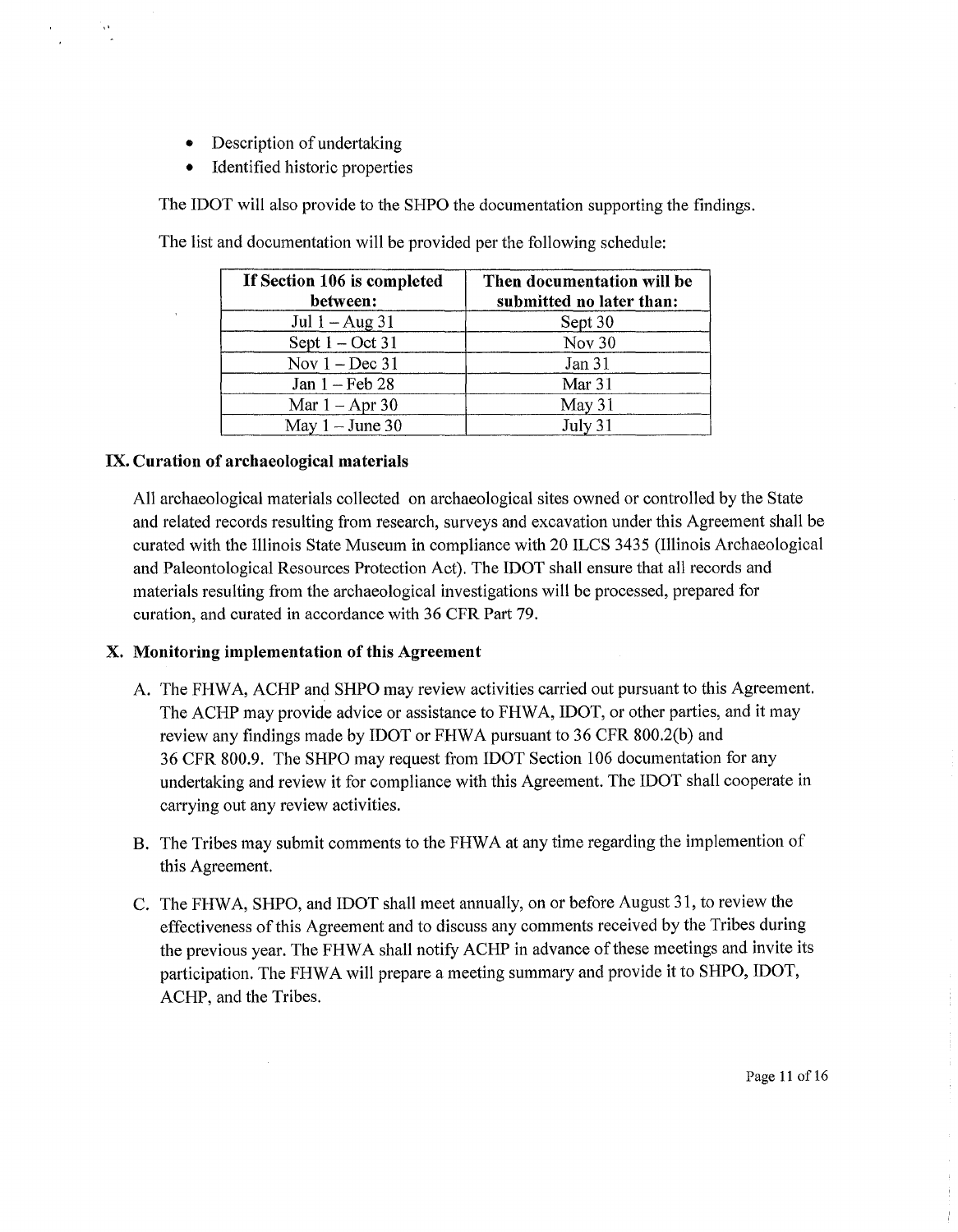### **XI. Emergency undertakings**

As defined in 36 CFR 800.12, an emergency undertaking is an essential and immediate response to a disaster or emergency formally declared by the President or Governor; such undertakings that affect transportation infrastructure can be separated into two categories which shall be addressed as follows:

- A. Undertakings that will be implemented within 30 days after the formal declaration of the disaster or emergency: The DOT Qualified Staff shall immediately determine if the emergency response could affect the physical integrity, character and/or use of historic properties. If so, IDOT shall notify FHWA, SHPO and ACHP within 48 hours. The parties will then consult, review and comment on the emergency undertaking as soon as possible to determine how to, as fully as practicable under the circumstances, avoid, minimize and/or mitigate for any potential adverse effects to historic properties. Nothing in this Agreement shall be construed as prohibiting IDOT from taking such actions as it deems necessary to stabilize the situation to protect the safety of the traveling public.
- B. Immediate rescue and salvage operations conducted to preserve life or property such as necessitated by natural disaster or other catastrophic events are exempt from the provisions of Section 106 and this Agreement, in accordance with 36 CFR 800.12(d).

#### **XII. Training**

- A. The IDOT Qualified Staff, IDOT Trained Staff, and supervisory staff of IDOT's contractor (currently ISAS) responsible for implementing the terms of this Agreement will complete the following training requirements:
	- 1. Section 106 course(s) provided by FHWA, ACHP, or an equivalent qualified entity, with refresher course every five years or as necessary.
	- 2. Annual meeting to review the implementation of this Agreement.
- B. The FHW A and IDOT will invite SHPO staff to attend Section 106 courses and refresher training.
- C. Whenever major changes to 36 CFR Part 800 become effective, IDOT Qualified and Trained Staff will participate in training on the new regulations within one year of the effective date of the new regulations. The FHWA and IDOT will invite SHPO staff to attend the training.

#### **XIII. Human remains**

In the event that human remains are identified prior to (during archaeological investigations), during, or after project construction, IDOT will comply with the Illinois Human Skeletal Remains Protection Act (20 ILCS 3440) and the provisions of the Tribal MOU.

Page 12 of 16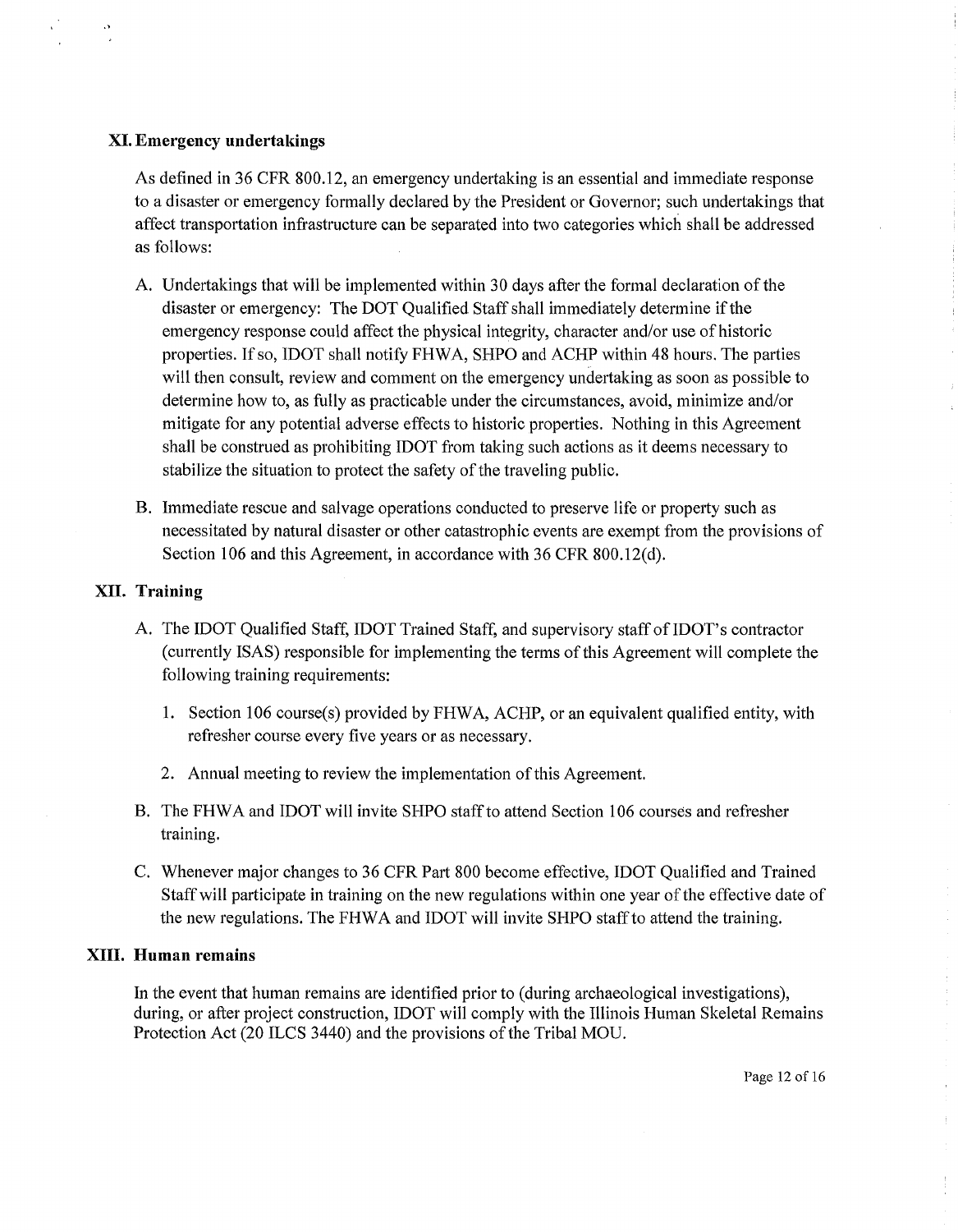### **XIV. Unanticipated discovery of or effects to historic properties**

If unanticipated discoveries of historic properties are identified by IDOT during the implementation of an undertaking, FHWA will follow the provisions of the Tribal MOU, FHWA and IDOT shall comply with 36 CPR 800.13 by stopping work in the immediate area, taking measures to protect the historic property, and informing the SHPO of such unanticipated discoveries or effects within two (2) business days.

If IDOT or FHWA determine that unanticipated effects on historic properties have occurred during the implementation of an undertaking, FHWA and IDOT shall comply with 36 CFR 800.13 and inform SHPO immediately.

#### **XV. Administrative stipulations**

 $\mathcal{L}_{\mathcal{L}}$ 

- A. Dispute resolution. If SHPO, IDOT, ACHP, Tribes, or other consulting party for an individual undertaking carried out under the terms of this Agreement objects in writing to PHWA regarding any action carried out or proposed with respect to the implementation of this Agreement, then FHWA shall consult with the objecting party to resolve the objection. If after such consultation FHWA determines that the objection cannot be resolved through consultation, then PHWA shall forward all documentation relevant to the objection to ACHP, including FHW A's proposed response to the objection. Within 30 days after receipt of all pertinent documentation, ACHP shall exercise one of the following options:
	- Advise FHWA that ACHP concurs in FHWA's proposed response to the objection, whereupon FHWA will respond to the objection accordingly; or
	- Provide FHWA with recommendations, which FHWA shall take into account in reaching a final decision regarding its response to the objection.

Should ACHP not exercise one of the above options within 30 days after receipt of all pertinent documentation, PHWA may assume ACHP's concurrence with the proposed response to the objection.

- B. Amendment. Any signatory to this Agreement may request that it be amended, whereupon the parties shall consult to consider such amendment. The amendment will be effective on the date a copy is signed by all of the original signatories.
- C. Modifications. Standard Treatment Plans may be added or modified by the mutual written agreement of FHWA, IDOT, and SHPO, and shall not require an amendment to this Agreement. The FHW A and IDOT may add or modify activities listed in **"Appendix A** - **Exempt Activities."** The FHWA will provide the updated list to the signatory agencies and

Page 13 of 16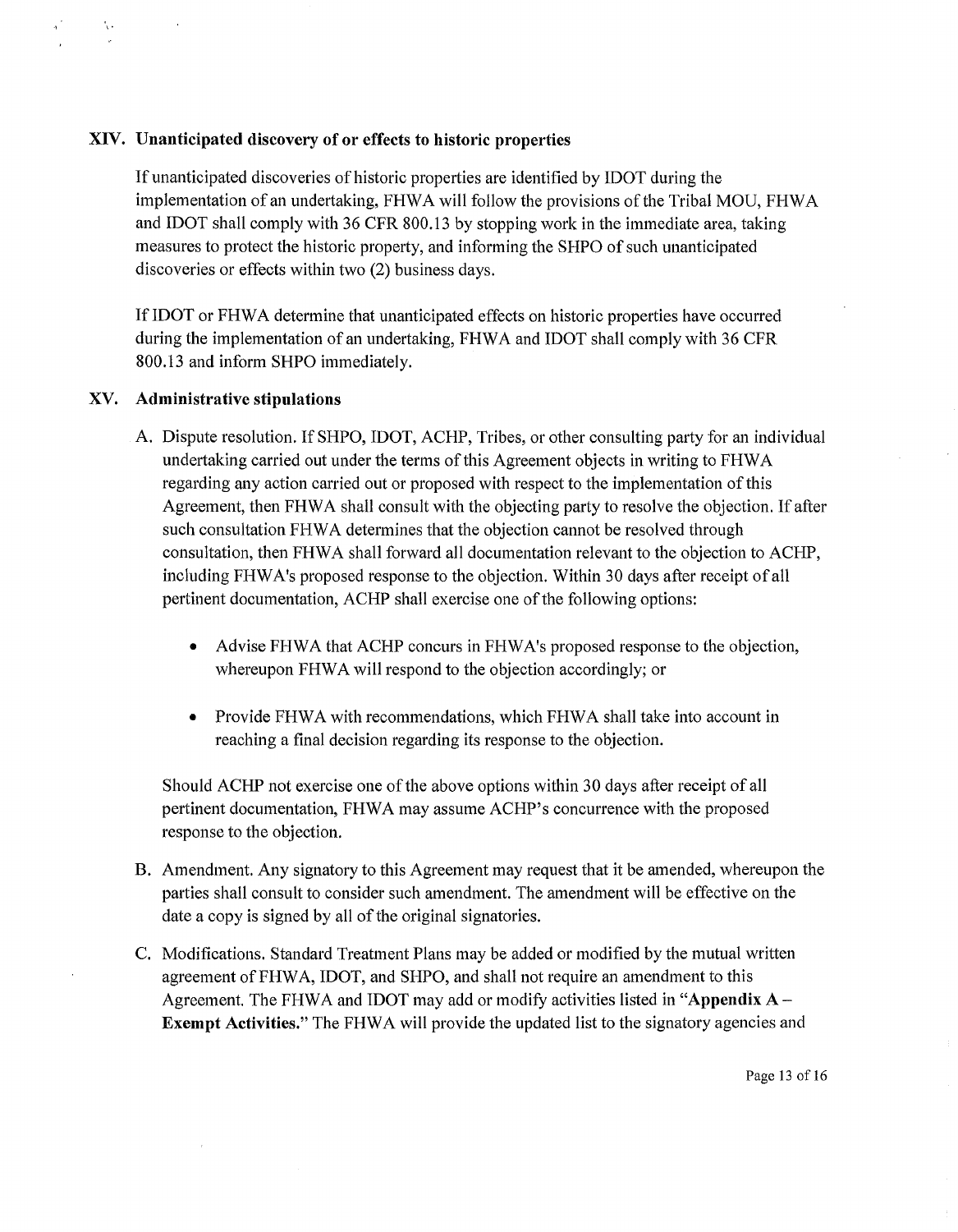provide a 30-day review and comment period before the updated list goes into effect. This modification does not require an amendment to this Agreement.

N.

- D. Termination. Any signatory to this Agreement may terminate it by providing 30 days written notice to the other parties, provided that the parties shall consult during the period prior to termination to seek agreement on amendments or other action that would avoid termination. In the event of termination, FHWA shall conduct individual reviews of undertakings pursuant to 36 CFR Part 800.
- E. Term of this Agreement. This Agreement remains in force for a period of five (5) years from the date of its execution by ACHP, and will remain in effect regardless of which individual is designated as the SHPO, or to which Illinois State Agency the SHPO may be assigned. Six months prior to the conclusion of the five (5) year period, IDOT will notify all signatories in writing. If IDOT receives no written objections from the signatories, the term of the Agreement will automatically be extended for an additional five (5) years. If any signatory objects in writing to extending the Agreement or proposes amendments, FHW A will consult with the signatories to consider amendments or other actions to avoid termination.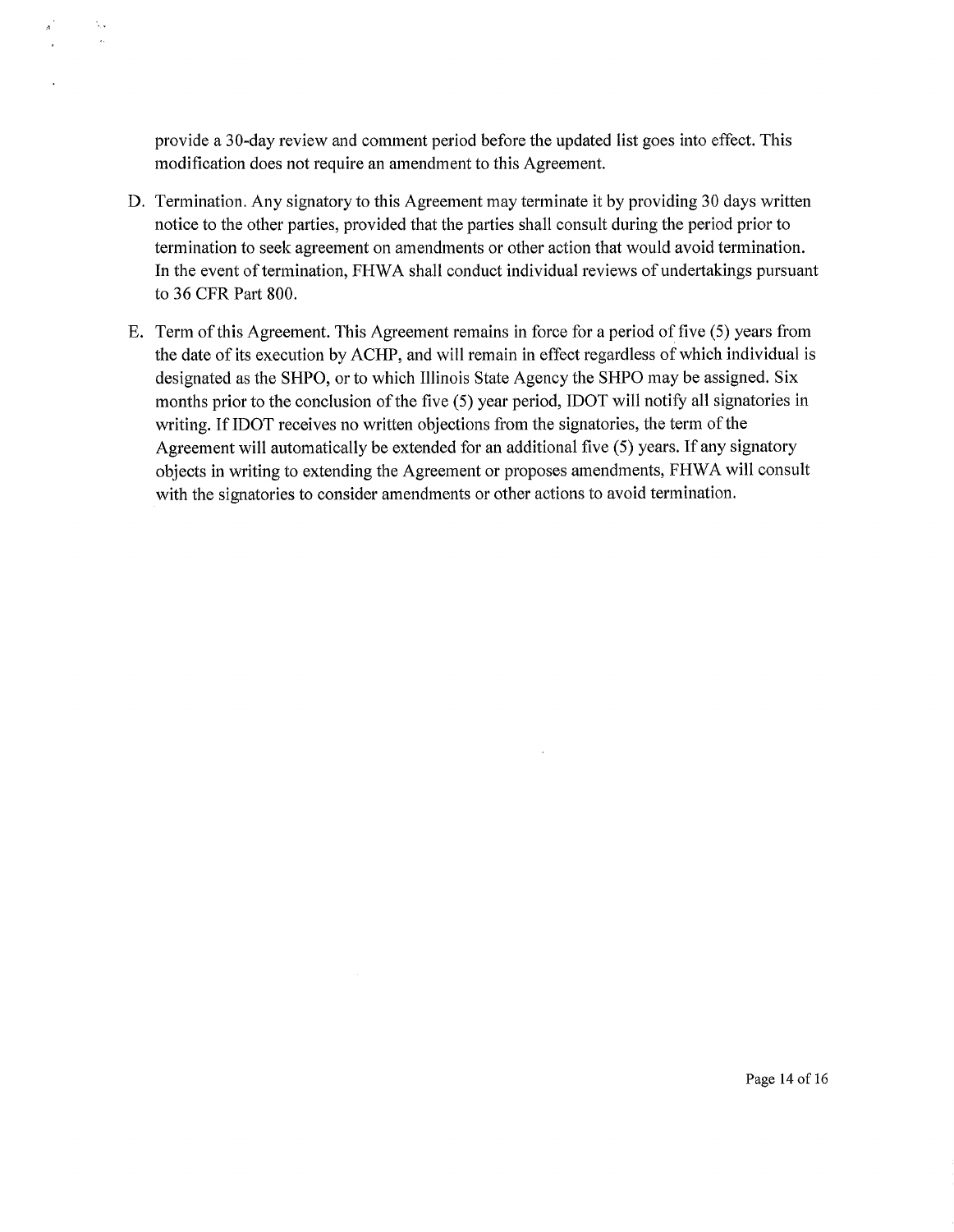Execution and implementation of this agreement evidence that FHWA has delegated certain Section 106 responsibilities to IDOT, and has afforded ACHP a reasonable opportunity to comment on the Program and its individual undertakings in Illinois; that FHW A has taken into account the effects of the program and its individual undertakings on historic properties, and that FHW A has complied with Section 106 of the NHPA and 36 CFR 800 for the Program and its individual undertakings.

## **SIGNATORIES**

**FEDERAL HIGHWAY ADMINISTRATION**  $ul\_1s/2018$ 

**Catherine A. Batey, Division Administrator** 

**RESERVATION**<br> **ANGLE OF A COUNCIL ON HISTORIC PRESERVATION**<br> **John M. Fowler, Executive Director** 

**STATE HISTORIZ PRESERVATION OFFICER ILLINOI** 

**<sup>11</sup>Rosenthal, Director, Illinois Department of Natural Resources, and Illinois State Historic Preservation Officer** 

**ILLINOIS DEPARTMENT OF TRANPORTATION**   $\ell$ 

**Randall S. Blankenhorn, Secretary, IDOT** 

|                         | PROVED FOR EXECUTION |        |
|-------------------------|----------------------|--------|
| <u> UD. 13</u><br>Date: |                      |        |
| Legal Counsel:          |                      | (IDNR) |
|                         |                      |        |

Page 15 of 16